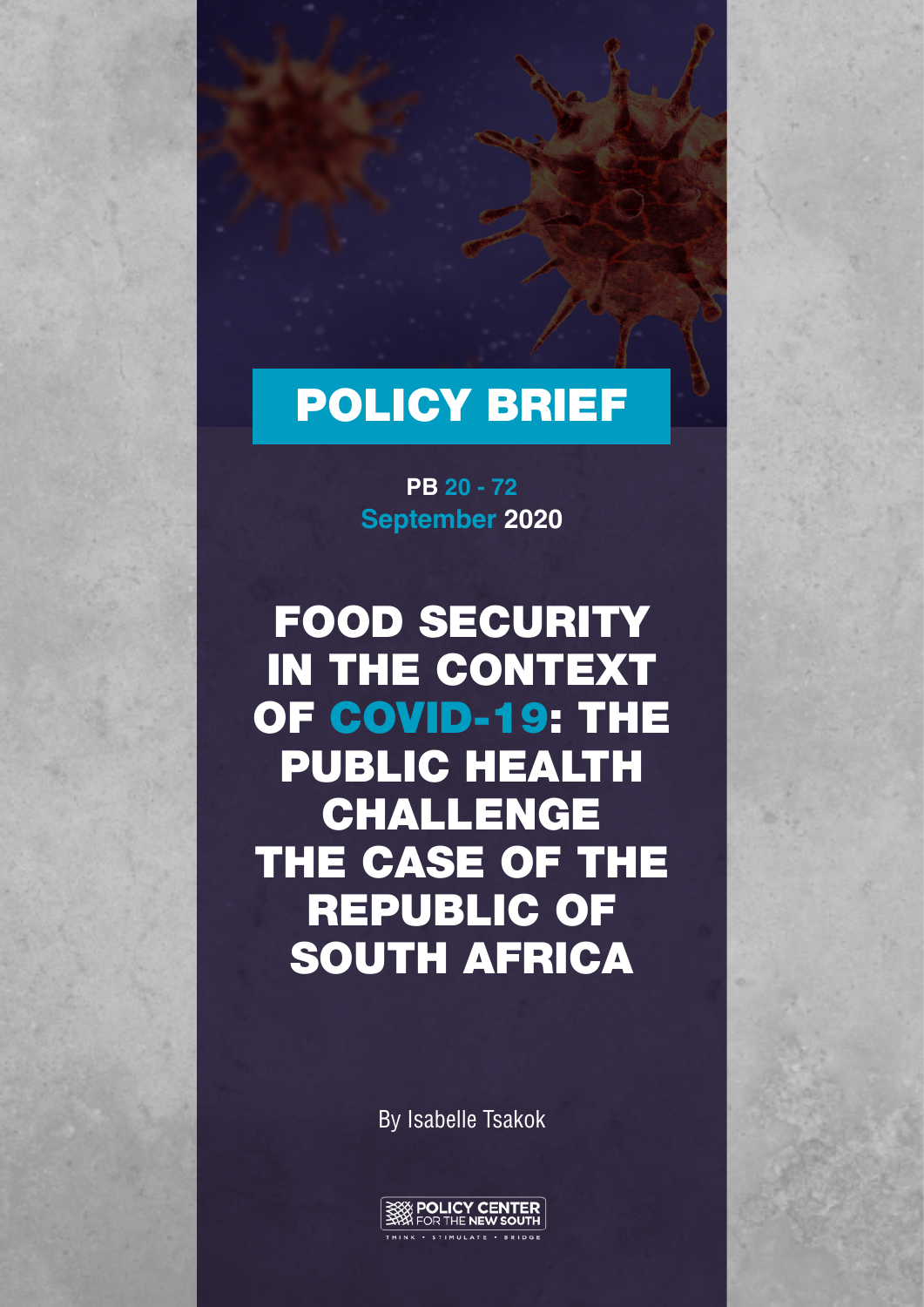## **Food Security in the Context of COVID-19: The Public. Health ChallengeThe Case of the Republic of South Africa**

By Isabelle Tsakok

## **Executive Summary**

**South Africa shows that being food self-sufficient is a far cry from being food secure when poverty is extensive, the majority of people suffer from the "quadruple burden of disease"1 , the economy is highly unequal, and when improving the quality of the public health infrastructure remains a major challenge despite successive governments' efforts.** 

**The major factors that undermine food security and health in South Africa are directly or indirectly due to the long history of social exclusion of black South Africans, the hallmark of the apartheid system for decades. Under apartheid, the dualistic agricultural system favored the minority, white farmers, who owned 86% of farmland, and who, by the 1990s, produced more than 90% of agriculture value added. Already by the late 1980s, South African agriculture produced more basic food commodities than all other countries of Southern African Development Community (SADC)2 combined: e.g., maize, wheat, sunflower, and sugar (World Bank, 1994). In contrast, the Homelands into which the blacks were crowded, are poverty-stricken: the subsistence-oriented farmers earn less than 5% of the national wage rate (Hérault et al, 2009). The legacy of apartheid still largely shapes economic opportunities in South Africa, despite successive ANC governments' efforts to reverse the discrimination.** 

**Add to this the daunting challenge of climate change and a bimodal health system which condemns the majority to sub-standard health care, and you have close to a 'perfect storm'.**

**Once again, South Africa, like the rest of the world, is being taught an old lesson. According to Snowden (2019), the wisdom that saved human societies in the past has to be brought to the front and center of government. As the ancients put it: "salus populi, suprema lex esto", that is: public health must be the highest law, and all else follows from it (Adams, 2020). Realizing that pandemic preparedness is essential for survival and resilience makes achieving food security even more complex.** 

<sup>1.</sup> PMG Parliamentary Monitoring Group. NCOP Health and Social Services. 15 March, 2016. Chairperson: Ms. L Dlamini (ANC; Mpumalanga). "Burden of Health and Disease in South Africa: Medical Research Council Briefing". The quadruple burden of disease in South Africa is a cocktail of four colliding epidemics: maternal, newborn and child health; HIV/AIDS and tuberculosis (TB); non-communicable diseases; and violence and injury.

See https://pmg.org.za/committee-meeting/22198/#:~:text=The%20quadruple%20burden%20of%20 disease,diseases%3B%20and%20violence%20and%20injury.

<sup>2.</sup> SADC has 16 member countries: Angola, Botswana, Democratic Republic of Congo, Lesotho, Malawi, Madagascar, Mauritius, Mozambique, Namibia, Seychelles, South Africa, Swaziland, Tanzania, Zambia and Zimbabwe. It was formed on Aug 17, 1992.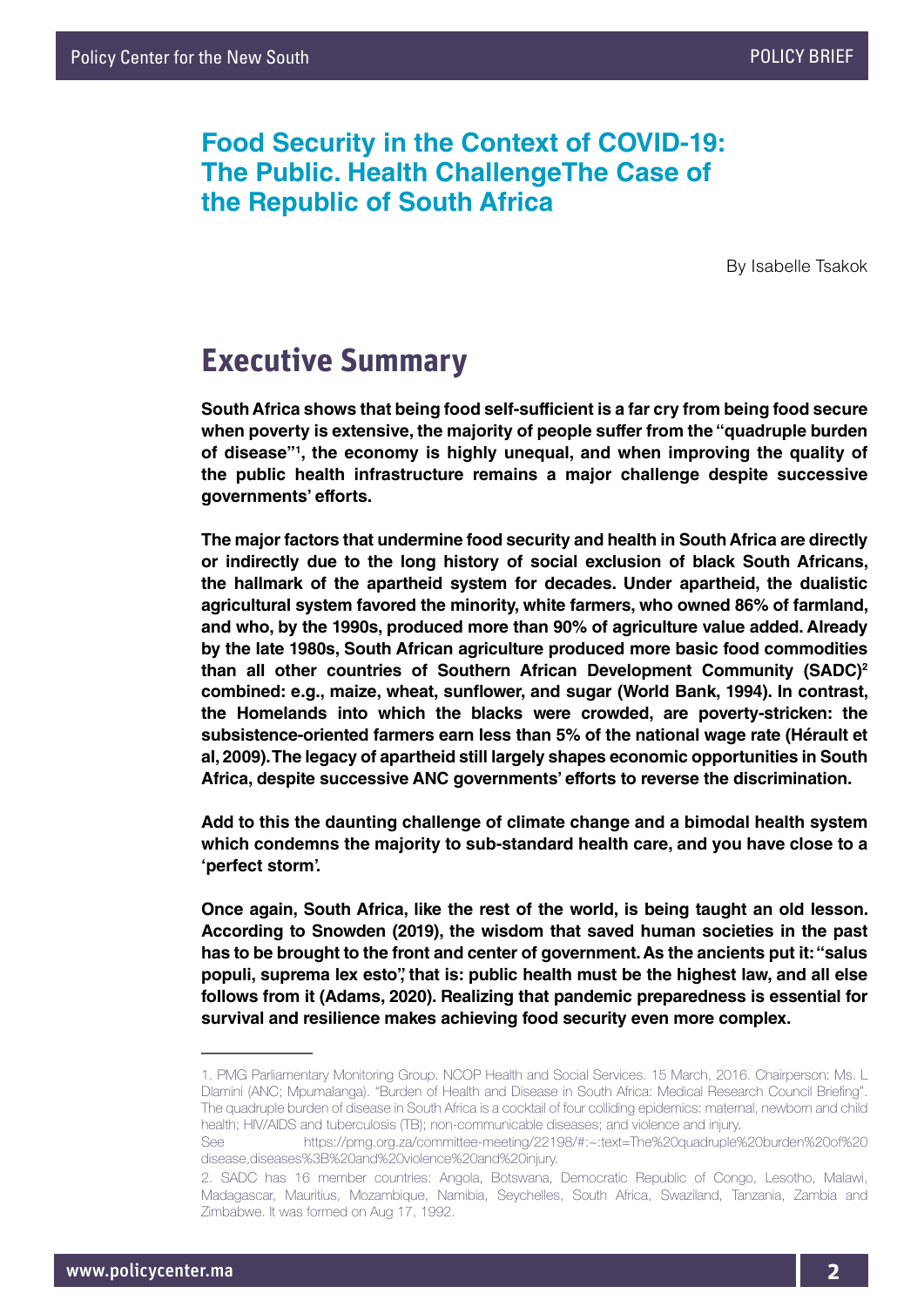## **Introduction**

If the COVID-19 pandemic has taught us anything, it is the central importance of public health to our food security. It actually should not be news, for as the historian Snowden (2019) reminds us epidemics are not new. In fact, he states that since the Second World War, "we have lived in an age of ever increasing emerging diseases … The question is not whether but when …. Unfortunately, along with the outbreaks, a recurring pattern of societal amnesia has prevailed. Each microbial challenge has been followed by a period of frenetic activity at every level, internationally and nationally, but has concluded with a lapse into forgetfulness" (Snowden, 2019). The question before the global community is whether we will again forget.

South Africa's response to COVID-19 is a particularly interesting case because the African National Congress (ANC) governments post-apartheid (since 1994) have substantially expanded the social safety net system, including the public health infrastructure, since delivery of quality care is a constitutional obligation. South Africans spend about 8.5% of GDP on health care, 2% more than the average of low and middle income countries<sup>3</sup> (Belli et al, 2018). More than 50% of the expenditure is private. This 8.5% is comparable (about \$600 per capita) to other higher-middle income countries, including Mexico and Chile.

How have these higher expenditures on health helped South Africa respond to the COVID-19 pandemic? How has its food security situation been impacted? This paper focuses on the key structural characteristics of South Africa which have a major bearing on its resilience with respect to its food security situation and its health profile in the face of the onslaught of the COVID-19 pandemic since early 2020.

## **The Republic of South Africa (GNI/CAP \$6,040)4**

Food self-sufficient but not food secure: South Africa, a middle income country, is considered food self-sufficient but still needs to attain food security in the following holistic sense, as defined at the 1996 World Food Summit: "food security which exists when all people, at all times, have physical and economic access to sufficient safe and nutritious food that meets their dietary needs and food preferences for an active and healthy life". Despite substantial poverty reduction between 1996 and 2008, South Africa's leaders are fully aware of the extensive poverty that still exists, irrespective of the poverty level used—it ranges from about 18% at \$1.90 /day to 57% at \$5.50/day (2014)<sup>5</sup>. Furthermore, although inequality between white and black South Africans has decreased, inequality within the black population has increased.

Dualistic agriculture, a problematic legacy from South Africa's long apartheid past: After the Union of South Africa was proclaimed under British rule in 1910, racial segregation and white supremacy were the rule. The Land Act (1913) segregated Africans and Europeans on a territorial basis. By the early twentieth century, the African majority was confined to the Native Reserves (called African Homelands or the Bantustans), 13% of the land.

<sup>3.</sup> Lower income countries spend roughly 5.8% of their GDP; higher middle income: 6.3% of GDP.

<sup>4.</sup> WDI. Year: 2019 (Atlas Method).

<sup>5.</sup> World Bank. Development Research Group.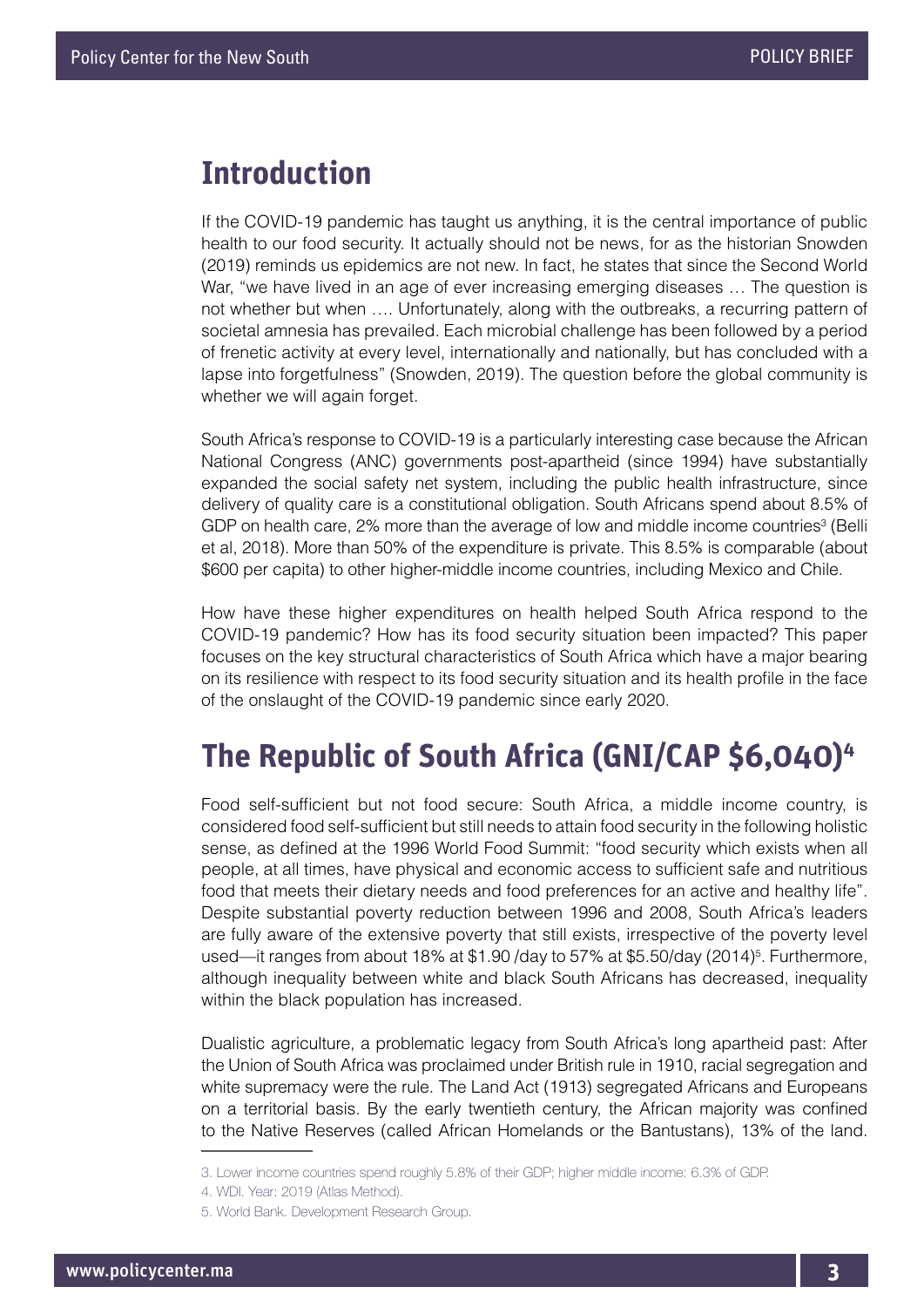The remaining land, including the best agricultural land was reserved for the whites. By the end of apartheid in 1994, the white minority—10.9% of the population—owned 86% of farmland. So, 82 million acres was concentrated in the hands of some 60,000 white owners, while 13 million black farmers were crowded into 14% of farmland, where their land rights were unclear or contested (Lahiff and Li, 2012)<sup>6</sup>. In addition to land, government assistance to white farmers was extensive. At the same time, every avenue via which black farmers could improve their incomes—access to land, input, including credit, and output markets—was closed. The white government channeled Africans to become laborers on European farms, in mines, and in manufacturing. Draconian measures controlled where Africans could live and work; e.g., those who worked in urban areas could live only in townships. White farmers were not only favored with land, but also by a whole structure of policies and institutions that subsidized their inputs and guaranteed markets for their outputs at remunerative prices. Crowded onto the worst agricultural land, African subsistence farmers in the Homelands could not even meet the subsistence needs of the inhabitants. The Homelands were net food importers (World Bank, 1994). The Homelands were and still are poverty-stricken: the subsistence-oriented farmers earn less than 5% of the national wage rate. By the mid-1980s, agriculture in the Homelands was estimated to meet only 16% of food requirements of the Africans living there, and only 10%-20% at most of their incomes in the Homelands as most of their incomes came from repatriated migrant earnings and pensions (World Bank, 1994). The African agricultural laborers on white farms earn a third of the national wage rate (Hérault et al, 2009).

Agriculture—socio-economic importance far surpasses its declining relative importance in a mining-driven economy: South Africa's economy was primarily driven by mining and quarrying in the early years. From 1911 to 1960, the share of mining and quarrying declined from 27.7% to 10.4 % of GDP7 . Over the same period, agriculture, forestry, and fishing contributed 21% of GDP, declining to 12% by 1960, and 4.7% by 1991 (World Bank, 1994). Agro-processing contributed another 4.8% of GDP (2014)<sup>8</sup>. Around 2018, the relative share of mining was reduced to 7% of GDP but contributed some 28% of total exports. South Africa has remained a top producer of several minerals including gold, diamonds, platinum-group metals (PGM), coal, and iron ore. In the earlier decades, mining promoted the development of finance, energy, and transport. Its multiplier was estimated to be around 2 in the 2000s (World Bank, 2019). Apartheid policies imposed massive distortions in favor of the white minority: land and capital went to the whites. Africans were allowed to work only as unskilled labor for white South Africans, because skilled and semi-skilled jobs were reserved for whites in the Job Reservation and Colour Bar Acts, along with the first iteration of the Mines and Works Acts of 1911.

The legacy of exclusion through land distribution still runs deep: In agriculture and rural areas, the post-apartheid governments have not been able to redress and reverse 350 years of race-based colonization and dispossession, through their land reform program which has three prongs:

<sup>6.</sup> As farms consolidated, the number of white commercial farmers decreased to around 43,000 (2018).

<sup>7.</sup> Between 1870 and 1886, diamonds and gold were discovered in Kimberly and Witwatersrand respectively. Diamond digging became corporate mining, monopolized by De Beers Consolidated Mines controlled by Cecil Rhodes.

<sup>8.</sup> Republic of South Africa. Department of Agriculture, Fisheries and Forestry. 2015. "Briefing Note on Agro-Processing in South Africa". The contribution of AG GDP /GDP was 2.4 % (2013) is from this source. http://pmgassets.s3-website-eu-west-1.amazonaws.com/151027brief.pdf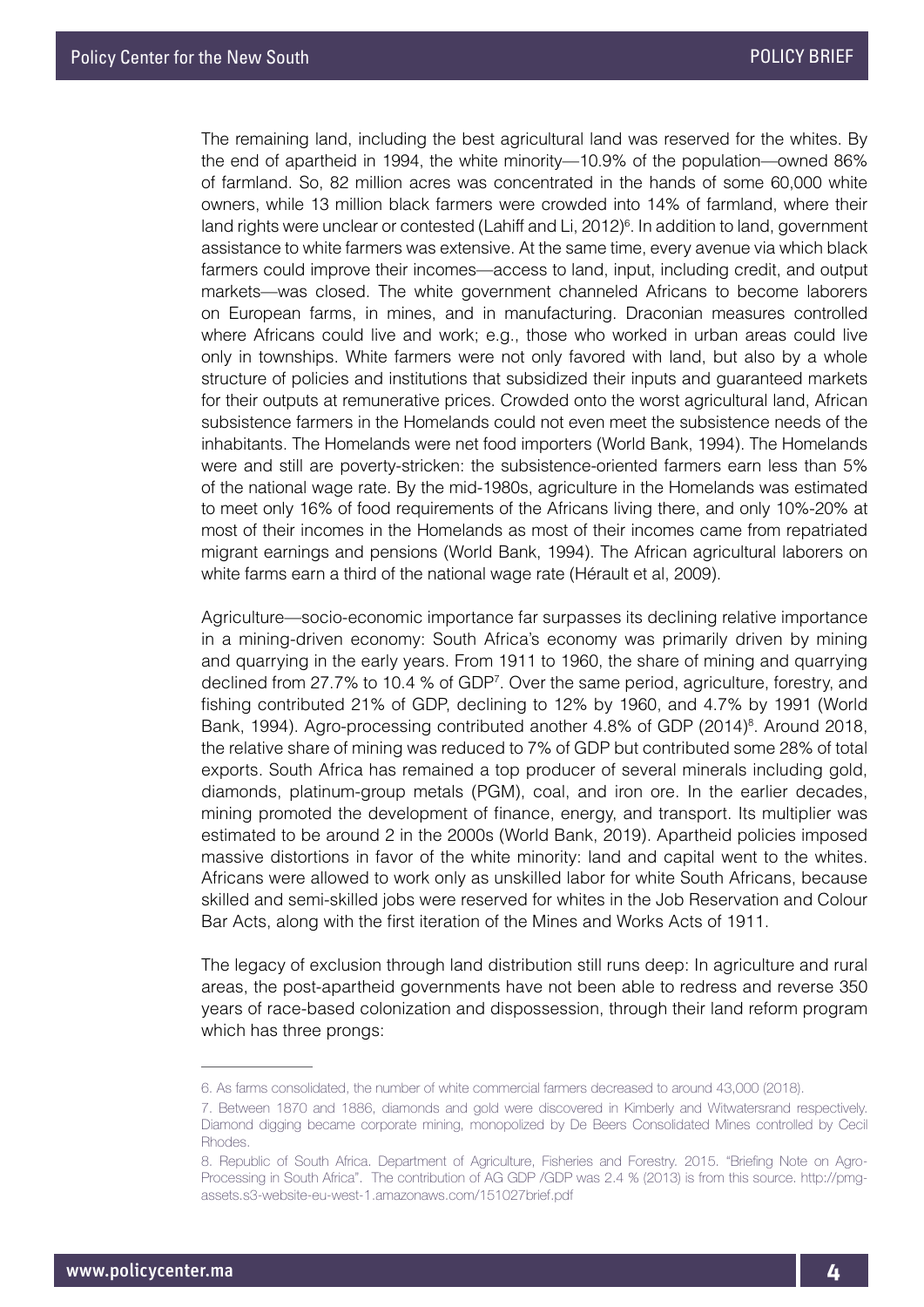- 1. Land restitution for victims of dispossession;
- 2. Tenure reform for victims of past discriminatory practices;
- 3. Redistribution through purchases on the open market.

After over 25 years of land reform, the post-apartheid governments still need to radically equalize the asset base, give tenure security, and increase the incomes and opportunities of the black farming population (Lahiff and Li, 2012). Weak property rights, especially in the former homelands, limit the value of property, including its value as collateral to access credit finance. Inadequate titling undermines investment, and therefore economic and job growth. Calls for land expropriation without compensation are now a major source of fragility in the South African social contract (World Bank, 2018). The experience of Zimbabwe's Fast Track Land Reform (2002) is a powerful reminder of the turbulence land grievances can unleash. The target of transferring 30% of land to black farmers by 2014 was not achieved; only around 8% was. The new target date for delivering on land reform is 2025 (World Bank, 2018).

Performance of white agriculture pre- and post-apartheid governments—production, productivity, and food self-sufficiency: By the mid-1990s, white agriculture produced some 90% percent of agriculture value added. However, it was neither efficient nor equitable, though South Africa exported basic commodities and was considered food self-sufficient. South African white agriculture thus achieved food self-sufficiency, a major goal of the apartheid government. Agriculture like the overall economy was capital intensive and was protected by high tariffs and quotas as the apartheid government adopted an inward-looking import-substituting industrializing strategy. By the late 1980s, South African white agriculture already produced more basic food commodities than all other countries of the Southern African Development Community (SADC) combined: e.g., maize, wheat, sunflower, and sugar (World Bank, 1994). Under apartheid, agriculture total factor productivity (TFP, % per year) grew by 1.26 from 1947-91—low by international standards, and it masks much variation among subsectors, with the labor-intensive horticultural sector growing at 2.42, and livestock and field crops at only 0.77.

Sluggish economy-wide output and total factor productivity growth: Low total factor productivity (TFP) growth of the entire economy characterized most of the post-Second World War years under apartheid, especially when compared to the high growth economies of South Korea, Taiwan, and Japan during that period. Thus from 1950-73, TFP growth (% per year) was 0.2, -0.5 from 1973-84, and -1.1 from 1981-88 (World Bank, 1994)<sup>9</sup>. Since the end of apartheid, even with increased market- and export-orientation, growth in agricultural production and exports has been sluggish. The African National Congress government adopted an export-oriented strategy, removing many distortions, but it was still complex and favored some subsectors. The favored key food-processing subsectors were sugar refining, dairy products, and grain milling: all were protected with tariffs averaging nearly 17%. Overall annual GDP growth rates declined from around 3.5% from 1971-75 to around 1% from 1986-92 (World Bank, 1994).

A food self-sufficient economy with high unemployment and widespread food insecurity: South Africa is a striking case of a country where food self-sufficiency coexists with

<sup>9.</sup> Thus TPF growth (% per year) in South Korea, Taiwan, and Japan during 1950-73 was 2.8, 3.5, 5.5 respectively; for the 1973-84 period, they were 1.4, 1.3, 2.0 respectively.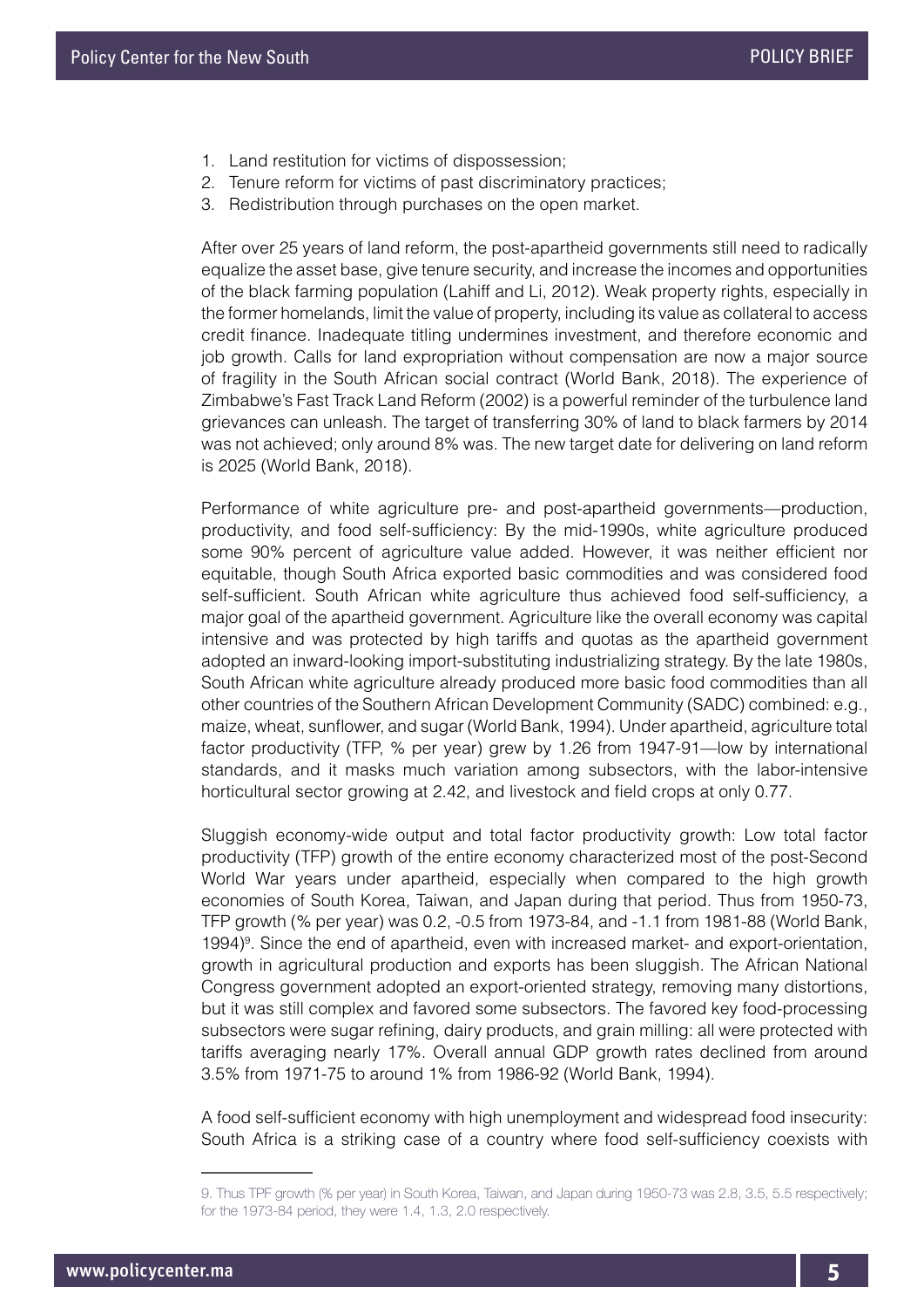widespread food insecurity (in the holistic sense specified above, here labelled FSH). South Africa's experience shows that high inequality resulting from centuries of exclusion within a persistently sluggish growth environment, are powerful factors undermining food security. Moreover, overall growth since the end of apartheid in 1994 has been relatively jobless. Growth picked up in the early 2000s—reaching 5% by 2005—only to stall again after the 2007-08 global food-fuel-financial crisis. As a result, unemployment peaked at nearly 28% in 2017. Young people (15-24) have been hit particularly hard—nearly 53% unemployed in 2012 and nearly 56% in 2019<sup>10</sup>. With high inequality and low growth, poverty is extensive. The top 10% of wealthy South Africans own 70.9% of total net household wealth (much South African wealth is held abroad), while the poorest 50% own only 4.2%. The Gini coefficient of income inequality was estimated at 0.7 (2008) and the consumption Gini at  $0.63$  (2009 and  $2015$ )<sup>11</sup>. Thus the top decile of the population accounts for 58% of the national income while the bottom decile only 0.5% and the bottom 50% less than 8%. Poverty has been substantially reduced under ANC governments but is still high for a middle-income country. From 1996 to 2008, poverty was nearly halved, but since then, poverty reduction has stalled (World Bank, 2013). At the national poverty level, 55.5% could not meet their minimum nutritional requirements (the upper poverty line). At this upper poverty line, poverty incidence is highest among blacks with a poverty incidence (%) of 64.2 versus 41.3 among colored; 5.9 among Indians; and 1.0 among whites (2015). In rural areas, in particular the former Homelands, poverty incidence is 81.3% versus 40.6% in urban areas (World Bank, 2018). Life expectancy at birth is only 64 (2018) one of the lowest for a middle-income country, for which the average is 72.

Global warming poses an existential threat to millions: In addition to the legacy of exclusion, South Africa faces daunting twin challenges from climate change.

- 1. South Africa's energy sector is heavily dependent on coal and it is one of five top major coal exporting countries. However, it will need to transition to a low-carbon economy, within a decade or so, a short time for this transition. The global community has been urged to cut global carbon emissions by 45% compared to 2010 levels by 2030. IPCC scientists tell us if global warming above the 1850s levels (which has already reached 1.0 $^{\circ}$ C), climbs to  $2^{\circ}$ C by 2050, adaptation will be increasingly taxing on ecosystems and our food systems and health. The global challenge is to mitigate the rise and limit it to 1.5ºC by 2050. Achieving this would require us to use all the tools we have to "sequester the carbon emissions and steer the future of the Earth in a direction we can live with" (IPCC, 2018).
- 2. Climate change is predicted to inflict increased frequency and severity of droughts and heat waves in a country that is already semi-arid with an annual average rainfall of 495 mm, ranging from less than 100 mm/year in the western deserts to 1,200 mm/year in the eastern part of the country. Some 65% of the country does not receive enough rainfall for successful rainfed crop production. Therefore this part is mainly used as grazing land. The east is predicted to have more rainfall. Nearly 13% of cultivated area is irrigated  $(2012)^{12}$ . This part is mostly occupied by large-

<sup>10.</sup> ILO estimates. See https://www.statista.com/statistics/813010/youth-unemployment-rate-in-south-africa/.

<sup>11.</sup> The 2015 Gini coefficient of consumption inequality is from the World Bank, South Africa Overview, dated Oct 10, 2019. See https://www.worldbank.org/en/country/southafrica/overview.

<sup>12.</sup> Another source puts the percentage of irrigated to total arable land as less than 10% (p 5). Source: Republic of South Africa. Schulze, R. E. (edi.) 2016. 'Irrigation and Climate Change in South Africa' Thematic Booklet # 13. Department of Agriculture, Forestry, and Fisheries. University of Kwazulu-Natal. Center for Water Resources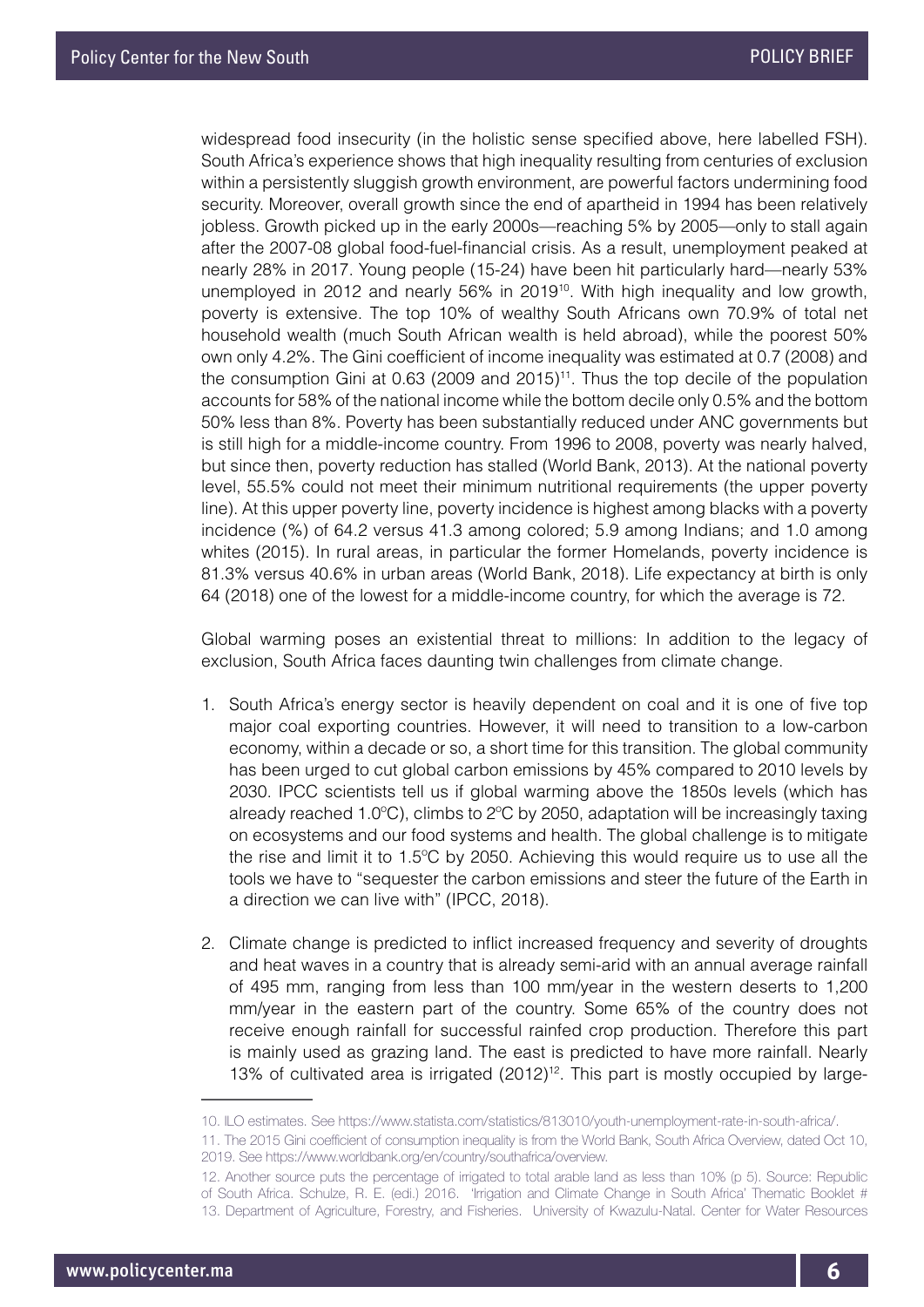scale commercial farms owned by whites, and allocated to high value crops such as fruit (e.g. grapes) and vegetables, tobacco, and industrial crops such as sugar and cotton (FAO, 2016)13. Lower rainfall threatens to amplify already existing water insecurities. With increasing urbanization, Cape Town and other cities are already experiencing severe rationing of their water services.

The transition to a low-carbon economy threatens employment, and hence livelihoods and food security, of labor in coal-intensive activities, at least in the short run before alternative sources of energy are developed. Furthermore, those threatened in this dualistic agriculture are not the large-scale white farmers, estimated at around 43,000, who produce the bulk of the agricultural value added. The majority threatened are smallholders who fall into three broad categories: (i) smallholders numbering roughly 11,000-15,000; (ii) emerging commercial farmers, 350,000-700,000; and (iii) subsistence farmers, 2.5-3.5 million. These smallholders are poorly served by the rural infrastructure; land access, secure land tenure, and property rights; credit and agricultural services, for both crops and livestock (World Bank Group, April 2018). In its Vision 2030 enshrined in the National Development Plan (2012-2025), the government has started to emphasize integrating smallholders into value chains in rural areas and making agriculture more climate-resilient<sup>14</sup>. Improving the food security of these millions will depend heavily on the government's ability to respond effectively to these twin challenges.

Social safety network since 1994 has improved food security of the poor: The ANC governments have doubled social expenditures and vastly increased the number of beneficiaries. Social insurance programs including old-age pensions, child support grants, conditional grants for school feeding and early childhood development programs, and disability grants, cover about 16 million people in total (World Bank, 2013). The programs are well targeted to provide income relief to the poor. For example, more than 60% of the households benefiting from the child support grants belong to the two poorest quintiles of the national consumption distribution (Beegle et al, 2018). With continued low growth, the high current deficit inevitably limits the financial resources for expanding the social safety net.

Early government response to the onslaught of the COVID-19 pandemic: In response to the pandemic, President Cyril Ramaphosa imposed a lockdown in mid-March and injected a 500 billion Rand stimulus on April 21. Furthermore, on March 23, Ramaphosa and his cabinet created a Solidarity Fund (SF) with a third of their salaries. By early April, South African businesses had contributed to growing the SF to around \$117 million (Schneidman et al, 2020). The government has also put in place several financial and regulatory measures to inject liquidity into the economy, including topping up welfare grants as a pandemic relief measure. Significant as these are, they are only the beginning, as the Reserve Bank is predicting a 6.1% GDP contraction. Recovery will be an even greater challenge. In mid-March, the government closed its borders thus hindering the free movement of people, goods and services (Bouët et al, 2020). Ramaphosa is mobilizing the government's substantial resources to contain the virus and assist businesses and the most vulnerable<sup>15</sup>.

Research. https://www.nda.agric.za/doaDev/sideMenu/forestry/docs/Booklet%2013%20Irrigation.pdf.

13. FAO Aquastat. 2016. Country profile: South Africa. http://www.fao.org/3/i9821en/I9821EN.pdf.

14. New Agriculturalist. 2013. Country profile: South Africa. http://www.new-ag.info/en/country/profile.php?a=3071. 15. COVID-19 Portal. Department of Health. Republic of South Africa. "President Cyril Ramaphosa: Progress in national effort to contain the coronavirus COVID-19 pandemic" (Accessed Aug 02, 2020)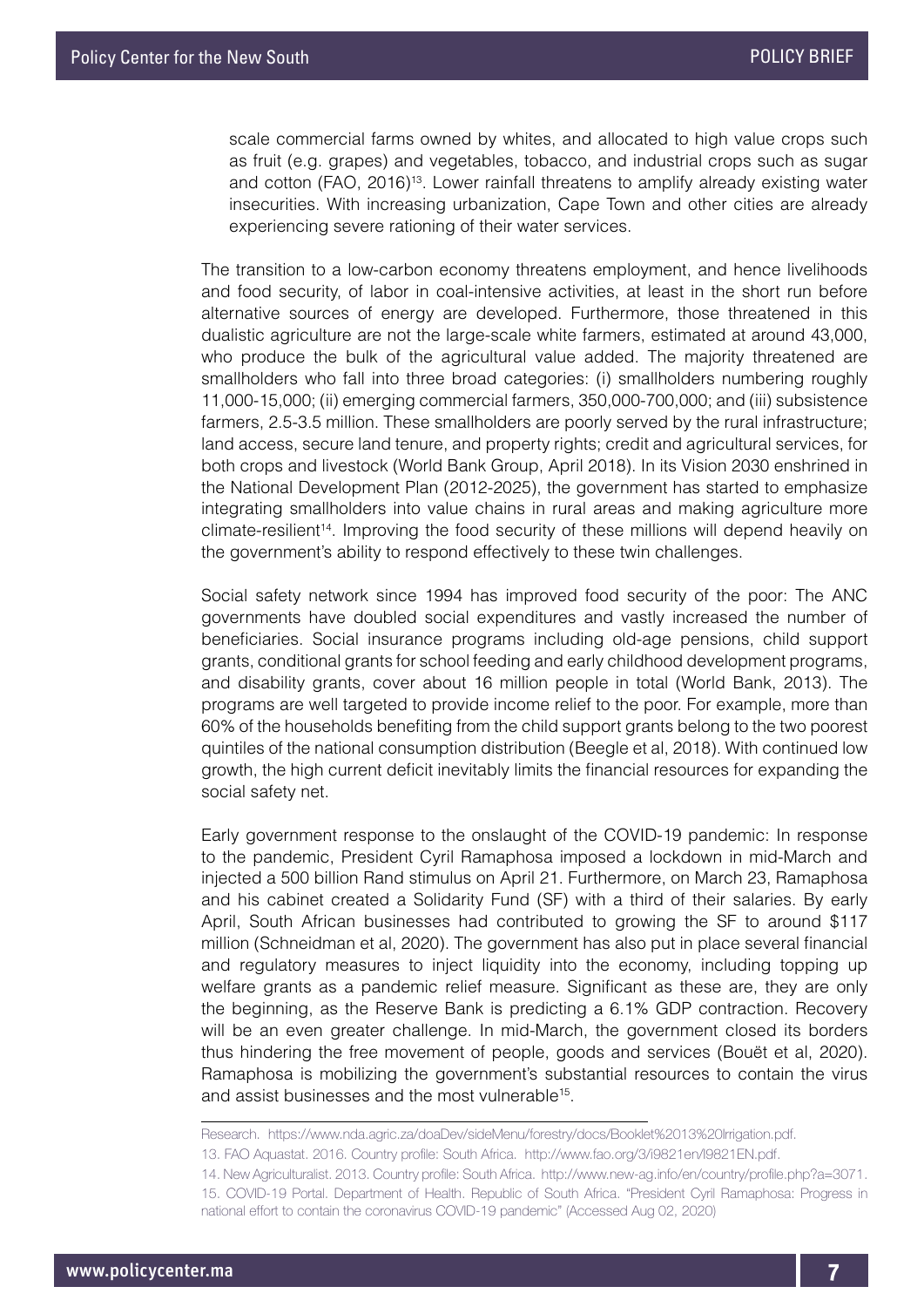The bimodal health infrastructure of South Africa under COVID-19 impact: Despite the significantly expanded access to public health facilities brought about by ANC governments since 1994, the COVID-19 pandemic is proving to be a body blow, as it has been in much of the world. Despite the government's decisive early response, "South Africa is now battling one of the world's fastest-growing coronavirus outbreaks that is overpowering hospitals and has caused a dramatic increase in deaths" (Wall Street Journal, July 26, 2020)16. South Africa's current viral infection-cum-mortality experience shows clearly that the country's health profile and its public health infrastructure is a major determinant of a nation's resilience. Not surprisingly, South Africa's health infrastructure is dualistic/bimodal as is its agriculture, since the legacy of exclusion inherited from apartheid still has a major grip over the country despite strenuous government efforts to counteract it. This dualism is exemplified in the public health system which has to serve 84% of the population on 48% of total health expenditure; while the private system caters to the remaining 16% accounting for 52% of total health expenditure (World Bank, 2018). South Africa suffers from the 'quadruple burden of disease': (i) infectious (communicable) diseases in particular HIV/AIDS and TB17; (ii) non-communicable diseases (e.g., diabetes, hypertension, and cardiovascular); (iii) high maternal and child mortality; and (iv) trauma. Poor health outcomes are disproportionately associated with poverty, as the poor tend to live in crowded, unsanitary conditions. The incidence of HIV/AIDS is higher among women who suffer from high levels of gender-based violence, including rape. Although primary care is 'free', public health care patients are frequently told that medicines are not available or there are long waiting times. The government's planned National Health Insurance (NHI) system to eradicate the dualism in the health care system and vastly improve the quality of health care services to all is a step in the right direction. However, it will need to overcome tremendous odds including financial, personnel, and administrative constraints; opposition of the middle class who have access to quality health services; not to mention poverty-related factors, and high exposure to risk factors and violence which undermine the health status of the poor (World Bank, 2018).

Food security is inextricably tied to the public health infrastructure: South Africa's vulnerability to the spread of the coronavirus clearly show that the extent of its food security is inextricably tied to the public health status of its people and their access to a quality public health infrastructure. Being considered food self-sufficient at the macro level is virtually meaningless for the food security of millions in a highly dualistic agricultural system and highly unequal economy. If there is any silver lining in the current COVID-19 pandemic, it is our rude awakening from the complacent belief that infectious disease is a thing of the past. Prevention is the best defense against the lightning spread of contagious diseases, but prevention requires vigilance, and vigilance requires a strong public health system.

https://www.wsj.com/articles/after-early-success-south-africa-buckles-under-coronavirus-surge-11595779200

https://sacoronavirus.co.za/2020/07/23/president-cyril-ramaphosa-progress-in-national-effort-to-contain-thecoronavirus-covid-19-pandemic/.

<sup>16</sup> Wall Street Journal. July 26, 2020. Steinhauser, Gabriele and Aaisha Dadi Patel. "After Early Success, South Africa Buckles Under Coronavirus Surge." Africa's most developed country which locked down early in the pandemic, now has the fifth highest toll in the world.

<sup>17</sup> TB (Tuberculosis) is the leading cause of death in South Africa. It is mostly associated with the HIV/AIDS epidemic affecting more than 7.2 millions South Africans.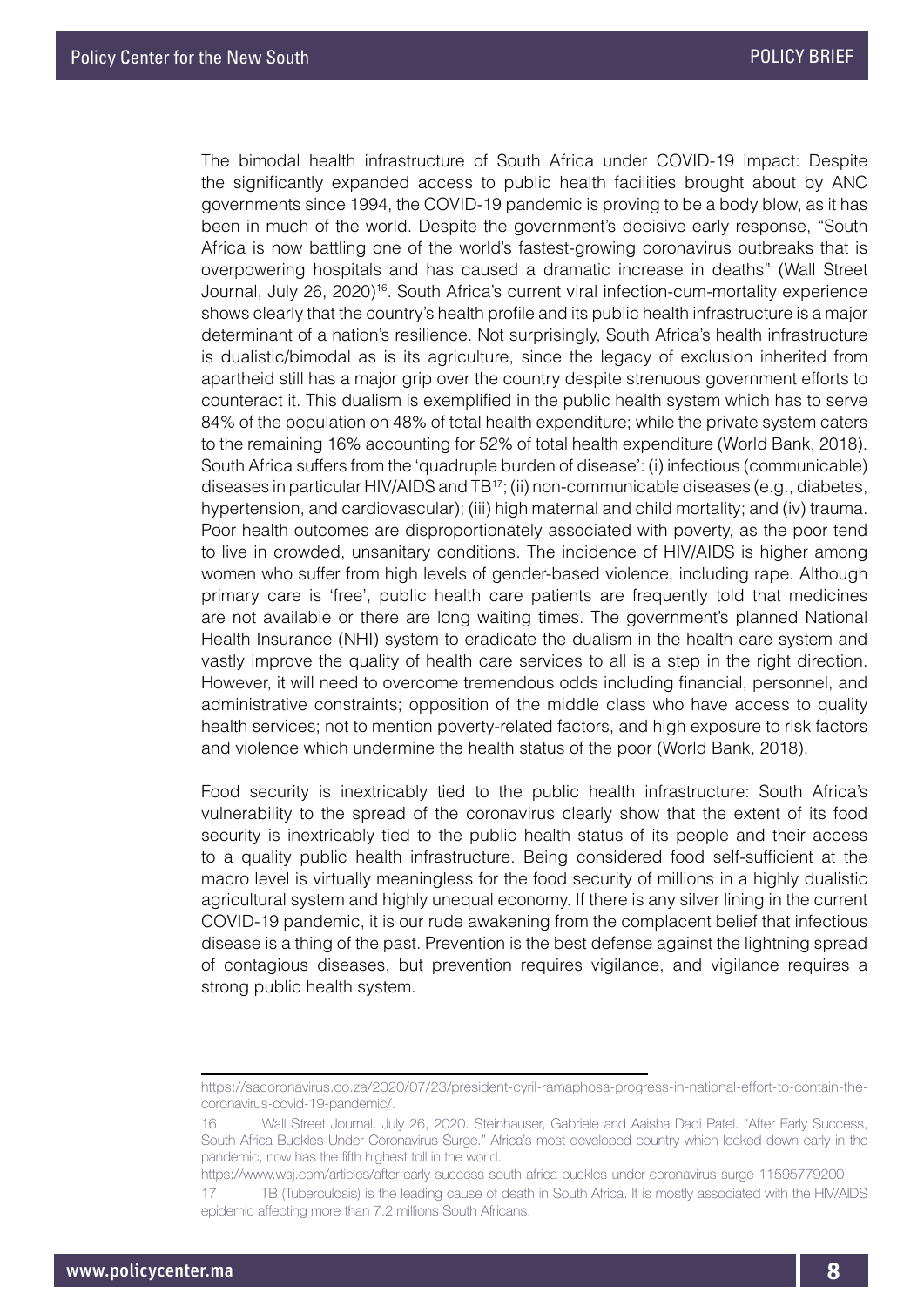## **Bibliography**

- Adams, 10 May, 2020. "Epidemics and Society by Frank M. Snowden review -illuminating and persuasive" The Guardian. Retrieved from https://www.theguardian.com/books/2020/may/10/epidemics-and-society-by-frankm-snowden-review-illuminating-and-persuasive
- Beegle, K., & al. 2018. Realizing the Full Potential of Social Safety Nets in Africa. A copublication of the Agence Française de Développement (AFD) and the World Bank Group. Retrieved from https://openknowledge.worldbank.org/bitstream/ handle/10986/29789/9781464811647.pdf?sequence=2&isAllowed=y
- Belli, Paolo, Thulani Matsebula, Melusi Ndhlalambi, Maria Ngarachu. "A Brief Profile of the Health and Health System of South Africa". A Background Note for World Bank. 2018. Republic of South Africa Systematic Country Diagnostic-An Incomplete Transition: Overcoming the legacy of Exclusion in South Africa. Report # 125838-ZA
- Bouët, A., & al. May 2020. COVID-19 border policies create problems for African trade and economic pain for communities. https://www.ifpri.org/blog/covid-19 border-policies-create-problems-african-trade-and-economic-pain-communities : IFPRI.
- Hérault, N., & al. 2009. Agricultural distortions, poverty and inequality in South Africa. World Bank Development Research Group. Working Paper # 104. Retrieved from https://openknowledge.worldbank.org/ bitstream/handle/10986/28151/559430NWP0P093111SouthAfrica0709rev. pdf?sequence=1&isAllowed=y
- IPCC. 2018. IPCC Global Warming Special Report 2018: What does it actually mean? Cool Earth. Retrieved from https://www.coolearth.org/2018/10/ipcc-report-2/?gclid= Cj0KCQjwhZr1BRCLARIsALjRVQNx1bfQe4EtNCSSIifd3jznLgSli8eUbKx3PP5SZfKb 8YqASWKAd6saAhYEEALw\_wcB
- Lahiff, Edward, & Guo Li. 2012. Land Distribution in South Africa: A Critical Review. The World Bank. Report # 80874. Retrieved from https://openknowledge.worldbank. org/bitstream/handle/10986/27168/808740WP0South0ox0379822B00PUBLIC0. pdf?sequence=1&isAllowed=y
- Schneidman, W., & al. 2020. South Africa's Economic Response to the COVID-19 Pandemic. Part II. Global Policy Watch. Retrieved from https://www.globalpolicywatch. com/2020/04/south-africas-economic-response-to-the-covid-19-pandemic-part-ii/
- Snowden, Frank, M. 2019. Epidemics and Society: From the Black Death to the Present. Yale University Press: New Haven and London
- World Bank. 1994. South African Agriculture: Structure, Performance and Options for the Future. World Bank. Southern Africa Department. Working Paper # 12950. Retrieved from http://documents.worldbank.org/curated/en/309521468777031091/ pdf/multi-page.pdf
- World Bank Group. 2013. Country Partnership Strategy for the Republic of South Africa for the Period FY 2014-2017. Report # 77006-ZA. Retrieved from http://documents.worldbank.org/curated/en/994471468114545518/ pdf/770060CAS0Sout0700OUO0900Box379852B.pdf
- World Bank. 2018. Republic of South Africa Systematic Country Diagnostic: An Incomplete Transition—Overcoming the legacy of exclusion in South Africa. Report # 125838-ZA.